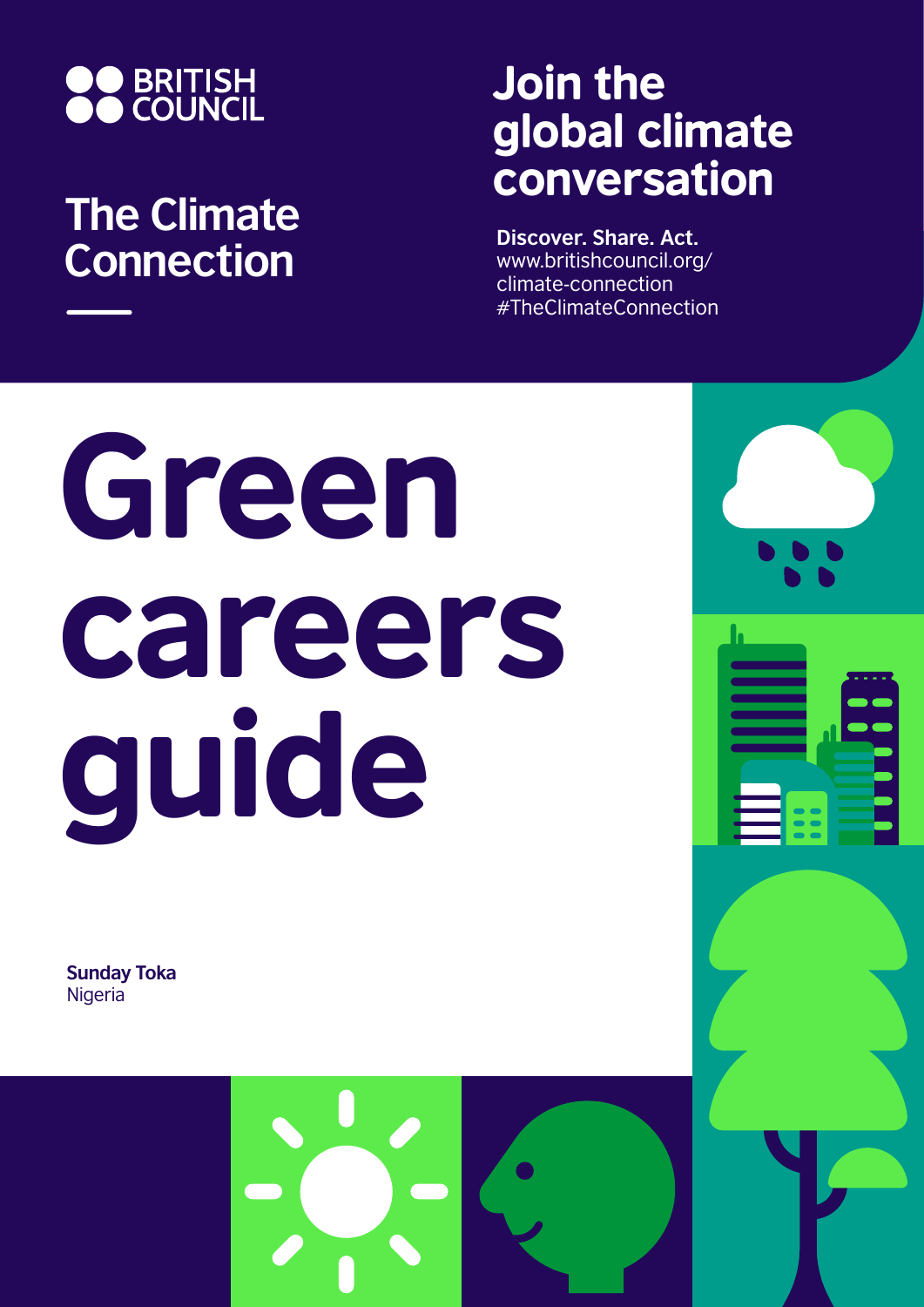### Sunday Toka Nigeria



#### **What did you study?**

Environmental Dynamics and Climate Change.

#### **What inspired you to study your subject at university and to work in the green industries?**

Climate Change is one of the greatest challenges facing humanity in this 21st century. I was inspired by the need to proffer solution to the impacts of climate change in my locality as a result of damage done to the environment due to human activities. There is a lot of dearth in knowledge and expertise in climate change dynamics and assessment as l hope to use the knowledge l acquired from my study to bridge the gap to achieve a growing sustainable industrial development.

#### **Why does climate change matter?**

Climate Change is real and important. It is the problem causing havoc around the world today because of the extent of global warming we experiencing and the impacts we face across the many sectors such as agriculture, health economic sectors and others.

#### **How did your studies help you get into the career you're in today?**

Acquiring the degree in an environmentrelated field offered me the opportunity to work with the State Government to develop policies that are currently being used to combat climate change and its impacts in Nigeria.

#### **What other experiences and support have you had along the way?**

Other support l had was a scholarship I received from the Lagos State government to study Climate Change in the UK. Other achieved was various funded climate change conferences such as the COP 19 in Warsaw and Climaterelated conflict in the sub-Sahara held in Morocco 2019, and other funded conferences where I was able to network, share ideas with other key stakeholders from other assistance countries to proffer to the extreme heatwaves, flooding and agriculture in the State.

#### **What do you do now – what does your role involve?**

I am into sensitization and advocacy to the local communities to create awareness on the negative impacts of climate change especially those in the coastal areas and school advocacy on climate change issues as well as waste management policy in the State.

#TheClimateConnection www.britishcouncil.org/climate-connection